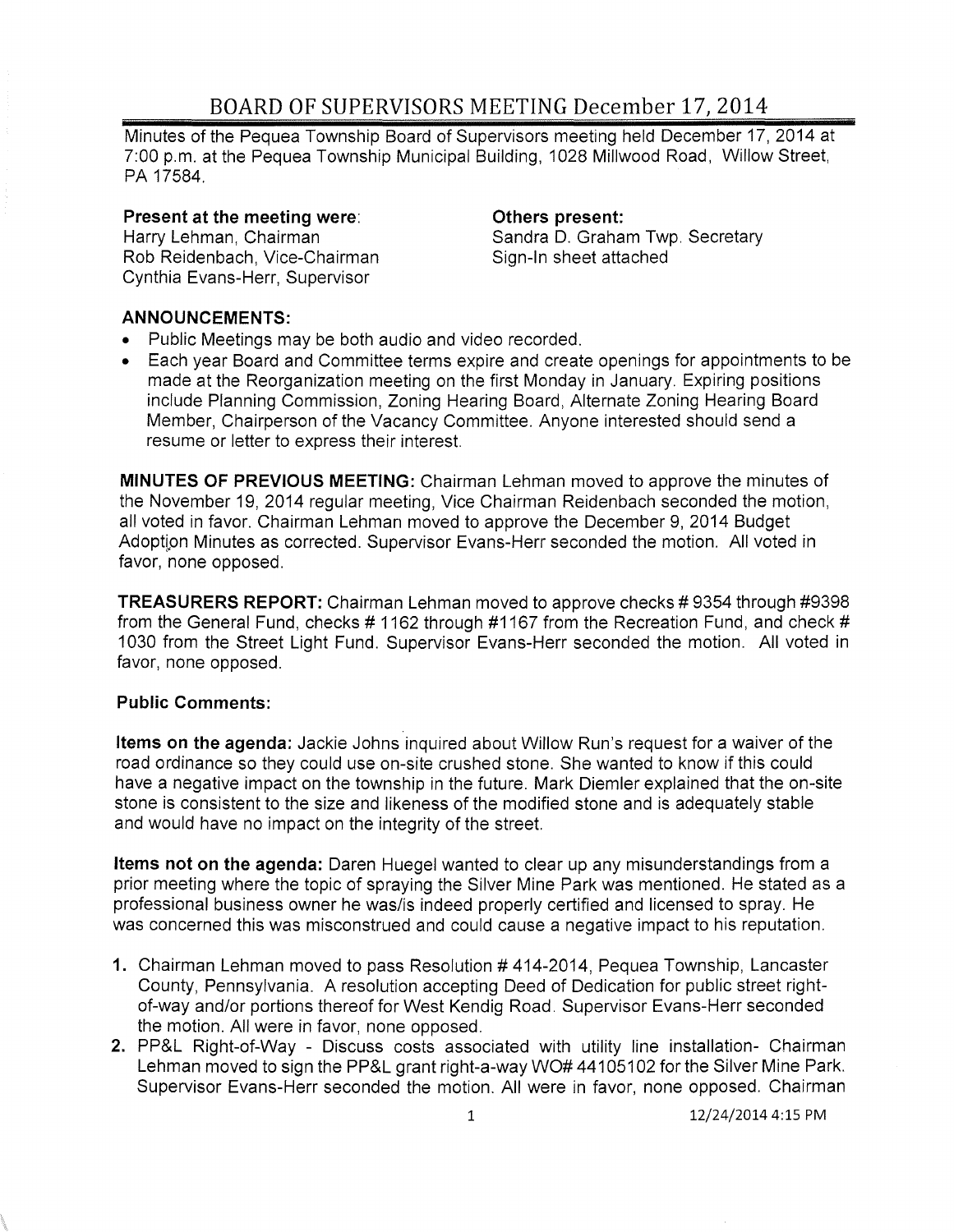# BOARD OF SUPERVISORS MEETING December 17,2014

Lehman moved to authorized expenditures not to exceed \$1,200.00 to begin the flagpole project for the Flag Pole Memorial Donation Fund. Supervisor Evans-Herr seconded the motion. All were in favor, none opposed.

- 3. Banking Discussion Chairman Lehman moved to authorize the Treasurer to transfer \$250,000.00 from the general fund to deposit into a money market/checking account with Citizens Bank. Vice Chairman Reidenbach seconded the motion. All were in favor, none opposed.
- 4. Pequea Elementary Highway Occupancy Permit, review and sign application Chairman Lehman moved to authorize the execution of the PA Department of Transportation Form # M-950AA which gives permission to Derck & Edson Associates, a consultant from Penn Manor School District permission to submit the PA Department of Transportation Highway Occupancy Permit application, in the name of Pequea Township subject to establishing a 25 foot radius at the intersection of Bauer and Millwood and the revision of storm sewer inlet on the south side of the intersection. Supervisor Evans-Herr seconded the motion. All were in favor, none opposed.
- 5. Willow Run Waiver of Section 11.C of the Pequea Township Road Ordinance- Chairman Lehman moved to grant a waiver of section 11.C of the road ordinance to permit site crushed rock to be used as road base without the need for a laboratory analysis. Vice Chairman Reidenbach seconded the motion. Chairman Lehman and Vice Chairman Reidenbach were in favor. Supervisor Evans-Herr recused herself from voting.
- 6. Phone Study  $-$  Tabled until study is complete.
- 7. Approval of New Danville Fire Company & West Willow Fire Company Non-Emergency 2015 Calendar of Events - Chairman Lehman moved to approve the West Willow Fire Company and the New Danville Fire Company 2015 non-emergency calendar of events. Vice Chairman Reidenbach seconded the motion. All were in favor none opposed.
- 8. PSATS Unemployment Compensation Trust Agreement Set Hearing Date Chairman Lehman moved to authorize the secretary to advertise the PSATS Compensation Trust agreement ordinance and he set the hearing for January 21, 2015 at 7:00pm. Supervisor Evans-Herr seconded the motion. All were in favor, none opposed.

Police Report: Officer Jesse Blank of the Southern Regional Police gave the November activity report.

DEPARTMENTAL REPORTS: Road Crew - Report on file. Zoning/Code Officer - Report on file. Southern Regional Police Department -November Monthly Report is on the table. Southern Regional Police Commission - October Meeting Minutes are on the table. Southern Lancaster County Inter- Municipal Council -Emergency Management Coordinator - Pequea Township Zoning Hearing Board -Pequea Township Planning Commission - Meeting held November 20, 2014 December meeting will be held on December 18.

MEETING ADJOURNED at 7:55 p.m.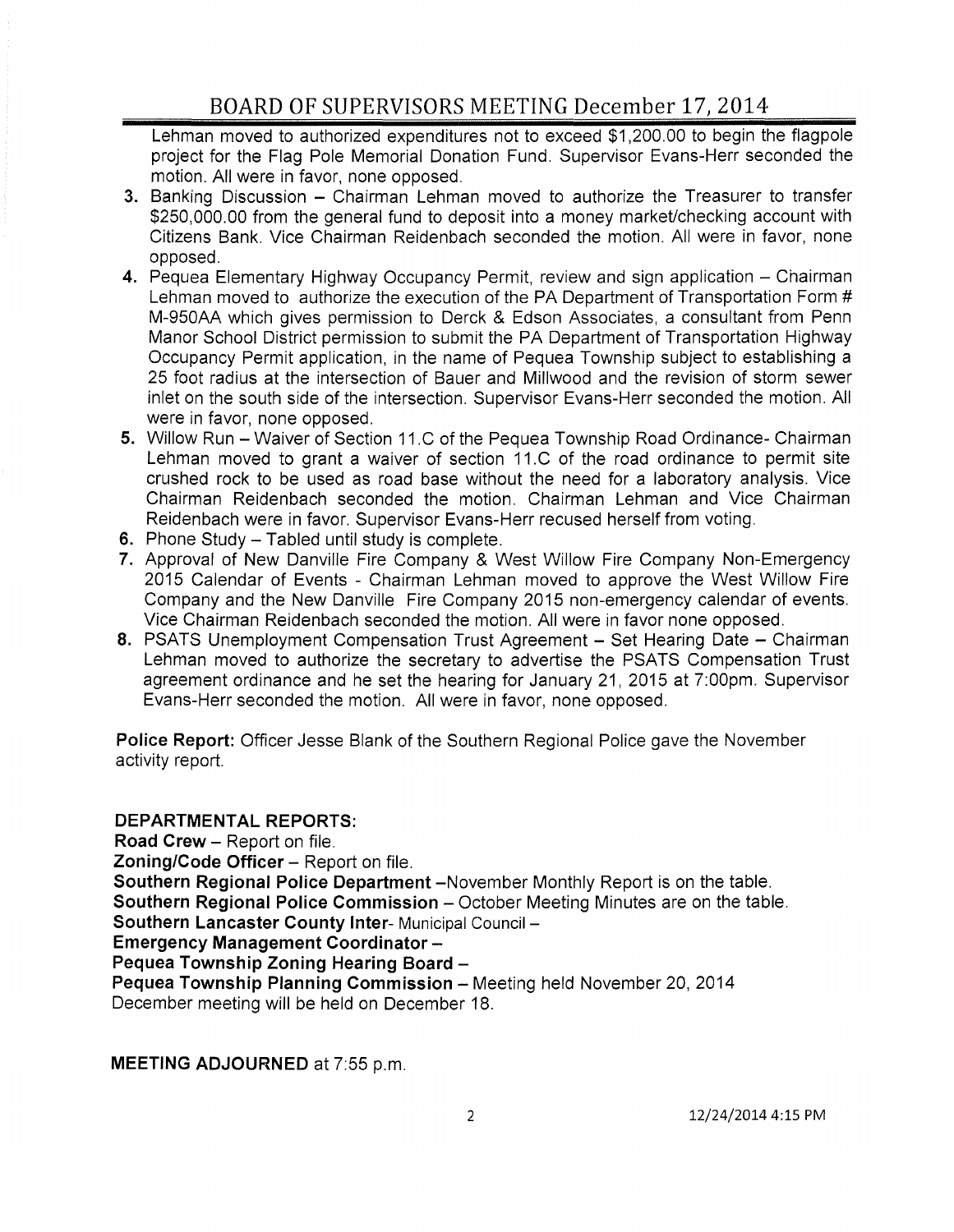BOARD OF SUPERVISORS MEETING December 17, 2014<br>Respectfully submitted,

Andra D. Surlam<br>Sandra D. Graham, Township Secretary